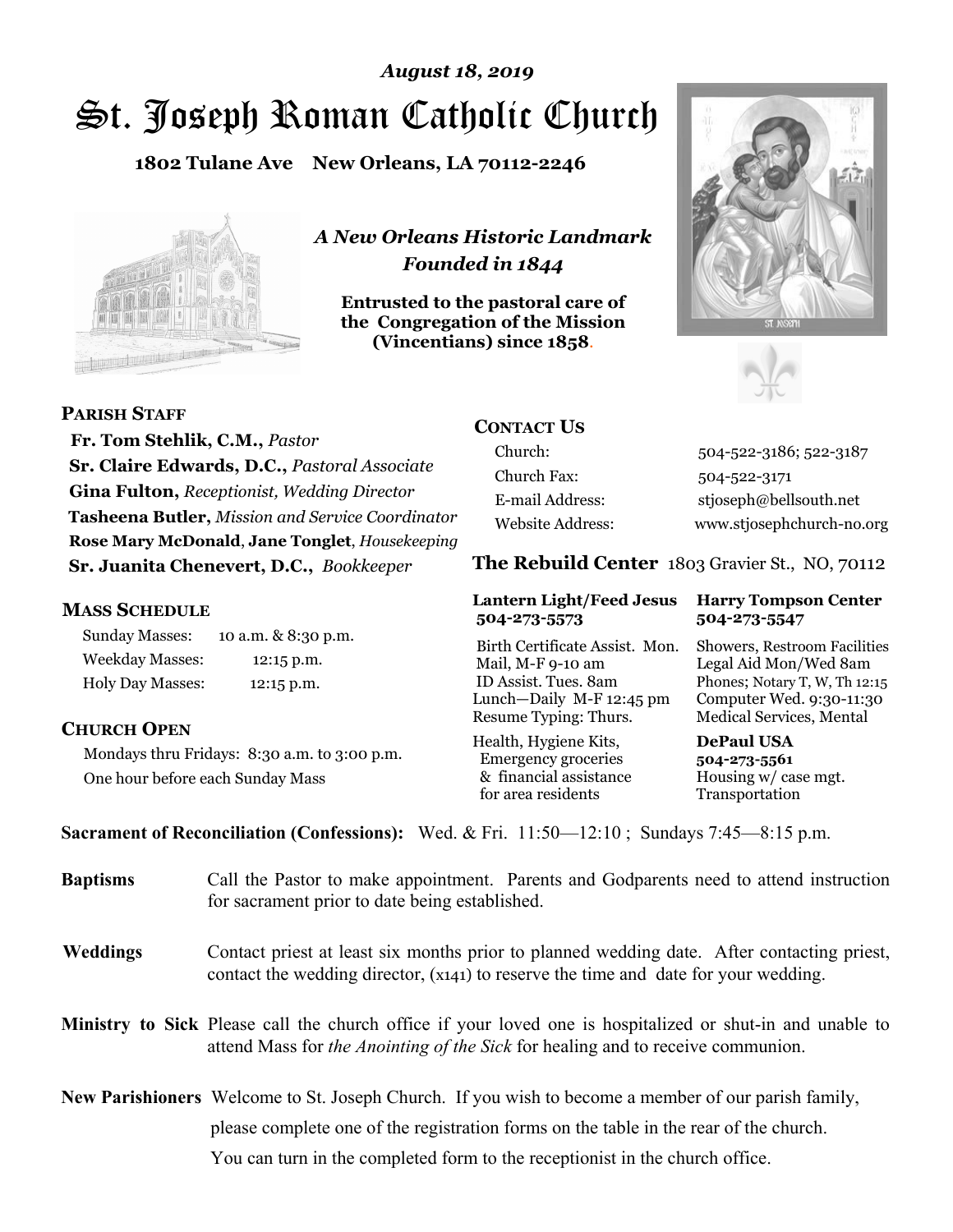# **Twentieth Sunday in Ordinary Time August 18, 2019**



## **10:00 am** *St. Joseph Parishioners and Benefactors*

**8:30 pm Bell Sisters+; Joseph Morales, Jr +; Clarence Schlamp +; Henry Butler +; Nicole Llorens +** 

| Monday, August 19, 2019-St. John Eudes<br>12:15 p.m. Vonnie Hance            | <b>READINGS FOR THE WEEK</b><br><i>Aug 18</i> , One in Faith #1094<br>Sunday, |
|------------------------------------------------------------------------------|-------------------------------------------------------------------------------|
| Tuesday, August 20, 2019-St. Bernard                                         | Mon.: Jgs 2:11-19; Ps 106:34-44; Mt 19:16-22                                  |
| 12:15 p.m. Teresa Moriarty                                                   | Tues: Jgs 6:11-24; Ps 85:9-14; Mt 19:23-30                                    |
| Wednesday, August 21, 2019—St. Pius X                                        | Wed.: Jgs 9:6-15; Ps 21:2-7; Mt 20:1-16                                       |
| 12:15 p.m. Charlie Bassett +                                                 | Thurs.: Jgs 11:29-39; Ps 40:5, 7-10; Mt 22:1-14                               |
| Thursday, August 22, 2019—Queenship of Mary                                  | Fri.: Ru 1:1-6, 14-22; Ps 146:5-10; Mt 22:34-40                               |
| 12:15 p.m. William & Mary Butler +; Sabrina M. Pablico +                     | Sat: Rv 21:9b-14; Ps 145:10-18; Jn 1:45-51                                    |
| Friday, August 23, 2019—St. Rose of Lima<br>$12:15p.m.$ Madeline von Almen + | Sunday: Is 66:18-21; Ps 117:1-2;<br>Heb 12:5-13; Lk 13:22-30                  |

#### **YOUR PRAYERS ARE ASKED FOR THE FOLLOWING PARISHIONERS , WHO ARE IN NEED OF HEALING:**

 Dorothy Alexander, Anthony Blaise, Clarke Bordelon, Lawrence & Mamie Brown, Cheryl Butler, Angelle Campbell; John Caron, John & Kathleen Gebbia, Sylvia Daily-Powell, Joseph Delay, Bernardine Dupre, Terry Eggleston, Linda Elwood, Heather Faircloth, Frances Fiegler, Darrell & Ramona Ford, Donald Frazier, Mark Eiserloh, Shirley Gaither, Roselyn Hansen, Sarah Hollier-Watkins, Marvin Johnston, Jim Karam, Bill Kroetz, Ken Kussman, Nowell Lacking, Landy Lanza, James Leung, Andrew Marino, Sara Marino, Priscilla Martin, Karen McCoy, Hazel McMiller, Donna Moore, Susan Orkus; Tina Roderfeld, Irelia Robinson; Bernie Saul; Pippy Sanders, Anita Schexnayder; Louise Sonnier, Mel & Gaspar Schiro; Theard Simms, Fr. Tom Stehlik, CM, Malcolm Taylor, Jane Tonglet, Fritz & George Tripkovich, Georgiana Prevost, Marion Vaughn, Juanita Ware, Cathleen Ward, Warren Webster, Helen Wilson, Mary Willis, Lynn Williams,Charlie & JoAnn Slocum.

#### **SANCTUARY CANDLE AND MASS INTENTIONS**

 The Sanctuary Candle is burning this week to pray for the **Henry Butler**. To reserve a date to burn the Candle in memory of someone or for a special intention, please call the church office (522-3186). The Sanctuary Candle offering is \$15 for one week. The offering for Mass intentions is \$5.00 per Mass.

 \$25.00. To register : https://nolacatholicfla.regfox.com/annulment-writing-workshop. Info: Cathy, 504-861-6243. The Archdiocese of New Orleans will offer a workshop for persons seeking an annulment in the Catholic Church or responding to an annulment. The workshop will be held in the St. Benilde Teen Center in Metairie on five Tuesdays, September 17 thru October 15, 2019. Hours are 7:30 PM – 9:00 PM. The materials for the series cost



#### **The Great Spiritual Traditions of Prayer CARMELITE TRADITION**

Carmelite spirituality is characterized by an intense desire for an immediate experience of God. Carmelite spirituality is centered on prayer, understood as intimate friendship with God, and contemplation as a free gift from God. Focusing on a relationship with Jesus, can be expressed in a

variety of ways through the major sources of the Carmelite tradition, such as, the Rule of St. Albert, the writings of Sts. Teresa and John of the Cross, and other Carmelite Saints. In the Rule of St. Albert, a life of allegiance to Jesus Christ is expressed through a gradual and progressive transformation whereby one grows to put on the mind and heart of Jesus. Prayer and contemplation when seen as a relationship with God is not viewed as a technique, but a way of life in which there is no experience outside the ambit of relationship with God. Contemplation in the Carmelite Spirituality emphasized the Divine Indwelling. Carmelite Spirituality proposes silence and solitude as preparation for prayer and contemplation. Silence refers both the external noise but also to the stilling of one's interior spiritual life. Asceticism is a means of freeing one's self from the tyranny of self-will whereby a life of simplicity focuses all energy on a journey to God.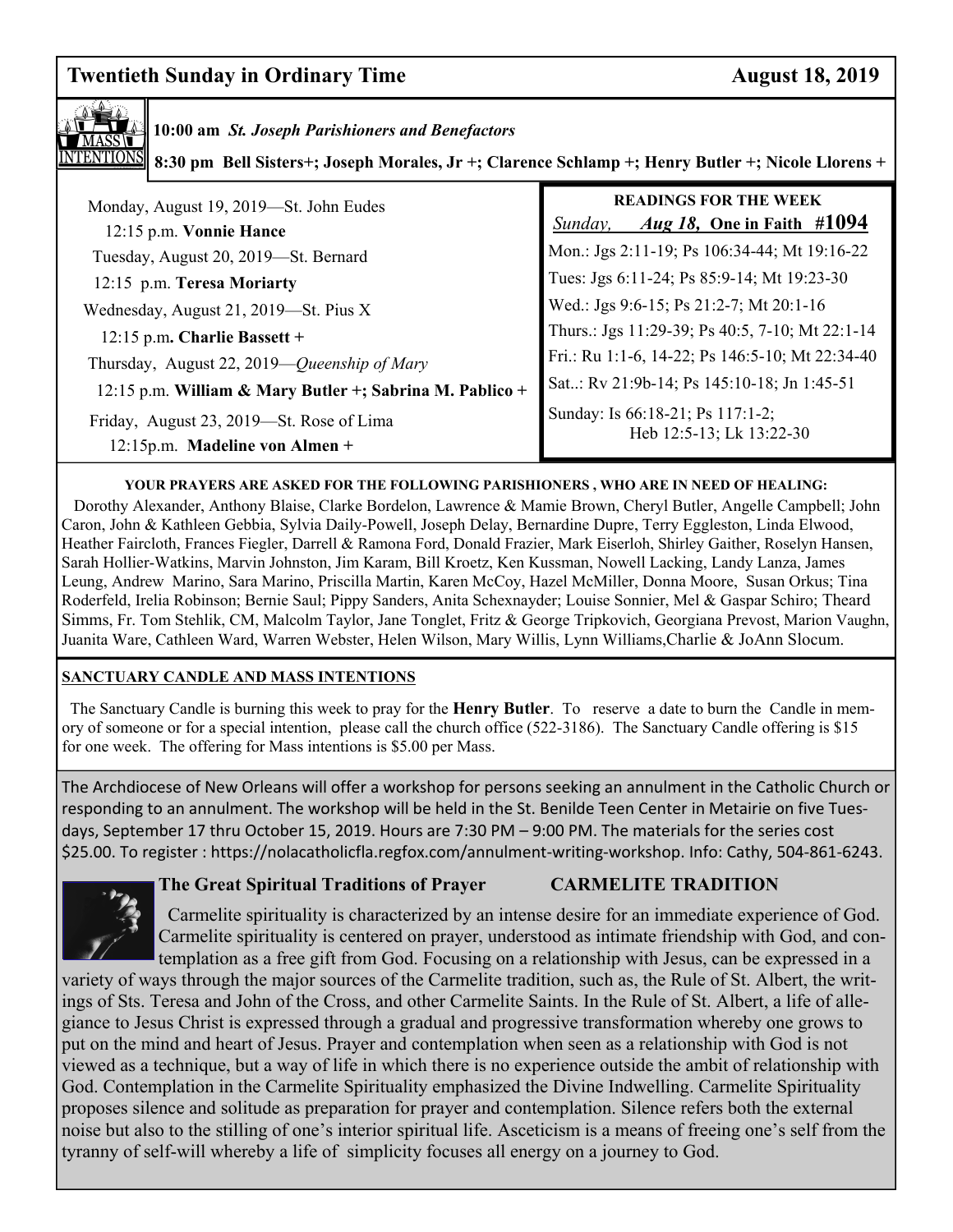Jesus endured the cross, despising its shame, and has taken his seat at the right of the throne of God. *— Hebrews 12:2*

| <b>PARISH CALENDAR</b>                                               | <b>TREASURE &amp; STEWARDSHIP</b> |
|----------------------------------------------------------------------|-----------------------------------|
| 25 Aug. Sunday Children's Liturgy of the Word (10 am/8:30 pm)        | Sunday, Aug. 11 \$6,144.00        |
| 5 Sept. Thursday RCIA Rite of Christian Initiation of Adults 6:30 pm | Thank you for your generosity!    |

**RCIA-Christian Initiation of Adults**– Sessions beginning in August for Adults 17+ who have not been baptized or received the sacraments of Initiation in the Catholic Church (Baptism, Eucharist, Confirmation) This is a beautiful journey for people who have been away from the church, or are interested in studying or entering the church. Please speak with Fr. Tom, Tasheena Butler, or St. Clare Edwards if you are interested or call parish office for more information.

Basic workshops for new **Extraordinary Ministers of Holy Communion** and basic workshops for **Readers** will be presented this fall by the Office of Worship. Attendance at this workshop is required before a person can be delegated by the Archbishop to serve in this ministry. Participants are to be pre-registered by their parish before attending. The schedule and a link to online registration may be found here: https://nolacatholic.org/basicworkshops-for-emhc. If you are interested in becoming a minister of SJC, please speak to Sr. Claire Edwards.



love, become ever more clearly "schools of faith and true human growth."

**Congratulations!** 

Ξ

to *Olive Jean* 

 *&* 

*Emma Elizabeth* 



### **TODAY'S READINGS**

**First Reading** — They took Jeremiah and threw him into the cistern (Jeremiah 38:4-6, 8-10).

**Psalm** — Lord, come to my aid! (Psalm 40).

**Second Reading** — Let us keep our eyes fixed on Jesus, the leader and perfecter of faith (Hebrews 12:1-4).

**Gospel** — I have come to set the earth on fire, and how I wish it were already blazing (Luke 12:49-53).

# **LISTEN TO JESUS AND THE PROPHETS**

 Prophets have always had a tough row to hoe. Their words, often unwelcome, are used against them to persecute and even kill them. Such was the fate of the Old Testament prophets, and Jeremiah is a great example of this.

 Jesus endured opposition from sinners, and did not turn back from a shameful death in order to rise to a glorious new life. The ultimate prophet, Jesus sought to warn the people of his time and ours of the divisions that his words would cause, showing himself to be the prophet of all time. We all need to look at our divisions and dilemmas in light of Jesus' teachings and warnings, and seek to understand all that he has proclaimed and taught about what will happen if we fail to listen.

#### **CHARTER FOR THE PROTECTION OF CHILDREN AND YOUNG PEOPLE**

In response to the Charter for the Protection of Children and Young People from the United States Conference of Catholic Bishops, the Archdiocese of New Orleans continues to make the Hot Line available for anyone who has been hurt or sexually abused by anyone who works for the Church. The Hot Line continues to be available; the number is (504) 522-5019. In continuing our commitment to support and to heal, we invite and encourage individuals who have been hurt or sexually abused recently or in the past by clergy, religious or other employees of the Archdiocese to call our Hot Line and your message will be received confidentially by a mental health professional. Anyone can make a direct call during regular business hours to the Victims' Assistance Coordinator at (504) 861-6253.